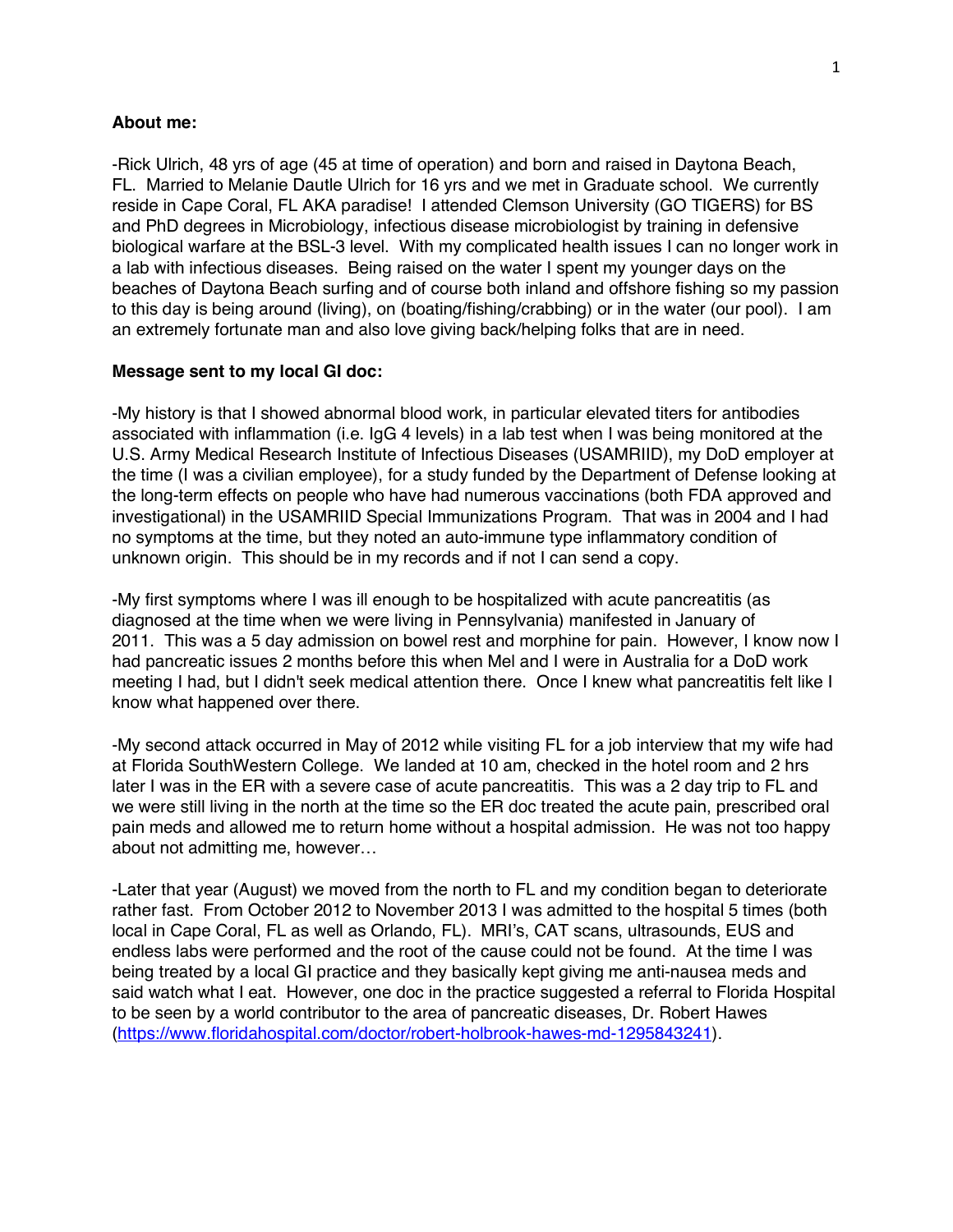## **Dr. Hawes' analysis and his interpretations of my condition:**

- I actually visited that hospital 3X in 2013 (February, March and April) 2014 and a battery of tests were performed including an EUS, ERCP, biopsies, sphincter of Oddi monometry (SOM) and, of course, a boat load of labs. Immediately following my first visit to FL hospital for an EUS and before any labs or biopsy results were back Dr. Hawes informed my wife (I was in recovery) that I have what is called "double duct syndrome". Of course we had no idea what this was as my local GI docs at the time were only keen on treating the nausea despite performing the same test as Dr. Hawes. He explained the condition is notoriously autoimmune due to the need for stents in both my biliary and pancreatic ducts to facilitate enzymatic flow into my small intestine. After this diagnosis my wife actually remembered one of my DoD doctor consults back in 2004 regarding abnormal labs that indicated some type of potential autoimmune issue that I was or could have in the future. At this point we gathered all of my DOD medical records and had them sent to Dr. Hawes at FL hospital.

As my wife recalls, remember I was in recovery, Dr. Hawes said I had "smoldering pancreatitis" which was apparent from the tests he performed over 3 visits (with sedation and procedures) as well my history. He truly thought that I never had just acute pancreatitis, he felt the pain lessened until it was tolerable but the inflammation was still present and built up over time (obviously with a chronic condition). He also said the acute attacks were increasing the level of my pancreatic damage which in turn increased the development of the chronic condition. He went on to say my immediate problem at the time was because the pancreas treatments were started too late and the damage was already so severe (this is because my other GI docs before kept insisting that anti-nausea meds were the cure) that a normal recovery was not possible. The term "pancreatectomy" at this point by his team began popping up in consults…

 For treatment, Dr. Hawes immediately put me on prednisone to help with the chronic pancreatic inflammation and I did get some relief. He did not give any refills on the prednisone and told me to consult with my local GI docs for medication refills and he said that he was sending his results and interpretations to my local docs. Well, my local GI docs said they are not very familiar with autoimmune pancreatitis and have only heard/had a couple of cases, etc. They also did not like the fact that Dr. Hawes placed me on a relatively high dose of prednisone, they said the benefit does not outweigh the risk associated with the long term side effects and they did not give me any refills and began to taper me off of what I did have left. During the prednisone tapering I felt off (for lack of a better description): tired, loss of appetite, feverish and increased pain. I thought this was just the side effects but about 3-4 days after stopping all prednisone I had the worst case of pancreatitis to date and it landed me in the hospital for 16 days. I should note I started to begin with episodes of jaundice during pancreatic attacks.

 Meanwhile my pancreas issues continued, in fact, I was admitted to the local hospitals roughly 13-16 times over 2012-2015, with most admissions being from 2013-2015. One GI doc actually said "Mr. Ulrich we need to name a wing at the hospital after you".